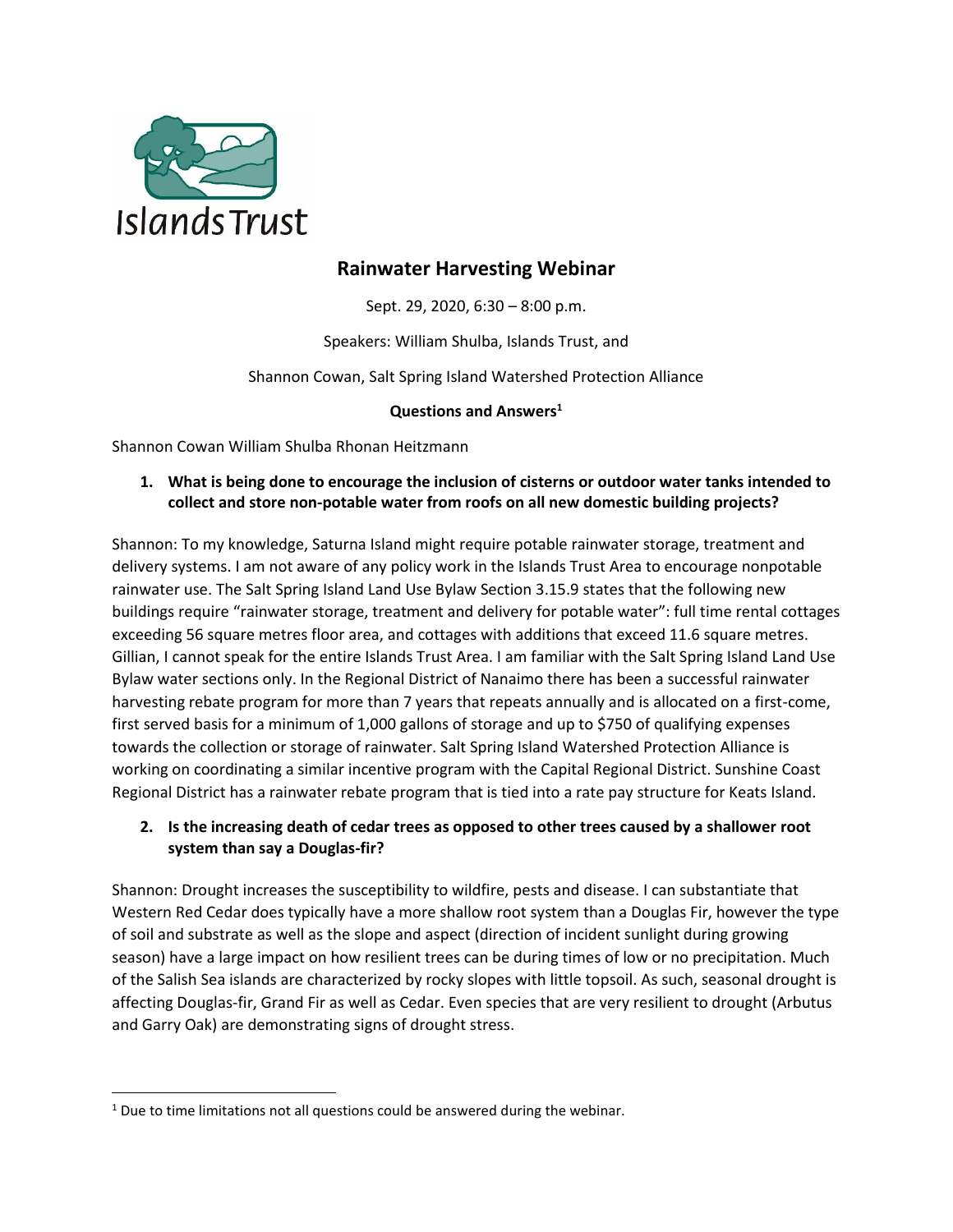#### **3. Should we be planting different trees in our reforestation areas given that the months and amounts of max rain are going to change over time?**

Shannon: Yes, climate action is affecting intensity and timing of rainfall. That said, wetlands are likely to get wetter in the winter and drier in the summer, and the way water is managed on the landscape (surface runoff, shallow groundwater movement) will potentially impact soil tilth, and change vegetative communities to naturally select those that withstand wetter winters and drier summers. It calls on us to plant drought-tolerant native tree, shrub and herbaceous species in nonwetland terrains that humans are stewarding in the Salish Sea. One might refer to the Plants of British Columbia Southern Interior (Pojar and McKinnon) which has been experiencing longer and more intense seasonal droughts than the Coastal regions and may yield ideas for native species to plan in these times on the Coast.

#### **4. Can rainwater storage be made at cost to Islanders?**

Shannon: See above.

## **5. Colour or opacity of colour of poly cistern differences. Is black cistern better than a dark or lighter green opaque tank comparable?**

Shannon: Light ray penetration through black opaque polyethylene vs. green opaque would be lower, so black is likely to have less algal growth strictly on the basis of the amount of light reaching the stored water. Other factors such as tank location, pollen, debris and leaf particles also impact algal production so tank colour is not the only factor to consider. Algae needs light to grow. I always recommend black tanks to my customers for exactly this reason. I have never seen algae grow in a black tank, even one that is contaminated with pollen and or other debris. I have however seen algae grow in dark green tanks (and lighter coloured ones) where the water is otherwise perfectly clean. So concerning algae, black is better. Some people are not concerned about algal growth however when it comes to non potable water for garden use and they prefer to choose a green colour for personal aesthetic reasons. 7.

## **6. In the rainbow gardens 2.4 liters of bleach how often?**

Shannon: Annually. An exception being if a tank has run dangerously low during the season and Rainbow Road Park Allotment Garden gardeners have a significant fill from a rainstorm in which case they will add a small amount of bleach.

## **7. I'd love to have tips on how to clean the large polyurethane tanks?**

Shannon: Please consider connecting with a rainwater collector either in your area, or through the SSI Virtual Tour to find out how others are cleaning their tanks safely. Draining the tank as much as you can through the pump or gravity outlet first before you begin cleaning is the first step. The most ingenious system of cleaning and sediment removal that I've witnessed for 1,000 gallons or larger is adding a long extension (several taped broom handles) to a shop vacuum suction implement. ShopVacuums are a safe way to handle wet, messy sludge and sediment. Nestled up to the tank was a scaffold (a sturdy ladder would serve) to enable the owner to open the lid for visual checks any time. At cleaning time, the owner would stand above the tank opening to extend the ShopVac into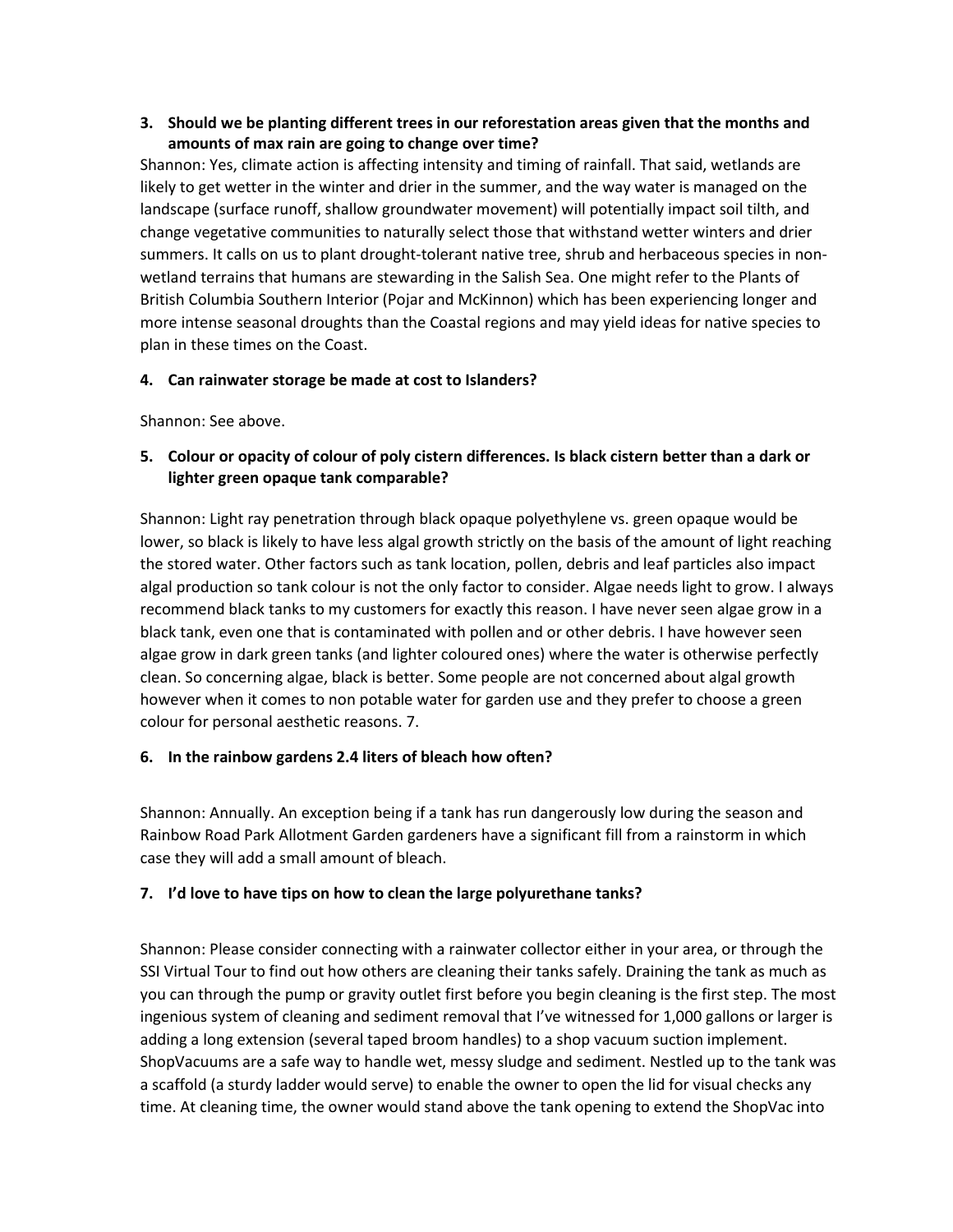the tank right to the bottom and vacuum out the remaining water, sediment and any sludge. If desired, a dilute solution of bleach can be added to a cloth to wipe the inner surfaces: affix the extended pole with a horizontal broom end wrapped in a rag to wipe all of the inside tank walls and floor, and especially along the seam where walls join the floor and sediment could collect. It is not safe to enter a tank for cleaning for reasons of ventilation. Let the clean tank stand open for several hours to allow chlorine bleach fumes to escape (there is a very swift evaporation rate for bleach). Cover and make sure you clean the roof and gutters before you begin collecting rainwater.

Ronan: When we clean tanks we use this method:

1.Drain tank as much as possible.

2. Place a sump pump to remove the remaining few inches in the bottom and

3. if needed/desired use a pressure washer from the hatch to rinse the sides down. Then use a garden hose sprayer to do a final rinse and "sweep" remaining debris towards the sump pump.

4. Use a shop vac with extension pipe taped on to reach bottom….head placed in the low spot and sweep the debris towards it to remove final dregs of dirty water.

5. Disinfect the tank with a mild disinfection proportion of bleach (¾ cup per 1000 gallons) when full again before using (ideally with some time to let the chlorine dissipate before use) This proportion can be less if you know the water going into the tank is very clean and/ or if there is a post tank treatment before use.

## **8. Cisterns of non-potable used for irrigation: I draw from the bottom of the tank. Is it better to draw from the top?**

Shannon: Yes. Due to the likely build-up of organics in a non-potable tank you should use a floating filter intake which can take water from the safe zone out through the bottom or the top, depending on how you set it up.

William: It is better to not disturb the bottom of the tank as the sediment at the bottom increases sedimentation due to negatively charged particles in that settled material.

## **9. For cleaning a tank where water is used for irrigating a garden is it ok to use bleach in the tank or better to use hydrogen peroxide which decays?**

Shannon: 10% - 20% solution (very dilute, in other words) of household bleach will also be suitable. Both bleach and hydrogen peroxide will decay quickly when left open to air (and there is air circulation). Please refer to page 47 of the SSI Non-Potable Rainwater Harvesting Best Practices Guide.

## **10. Our limited research has shown that small water storage tanks will have a problem with freezing. This is a significant problem for summer communities trying to save water over the winter for summer use. Are you aware of solutions?**

Shannon: Hopefully your household/group has the option to fill all of the required tank volume between March and July, omitting pollen season. Another possible solution is to install heaters for